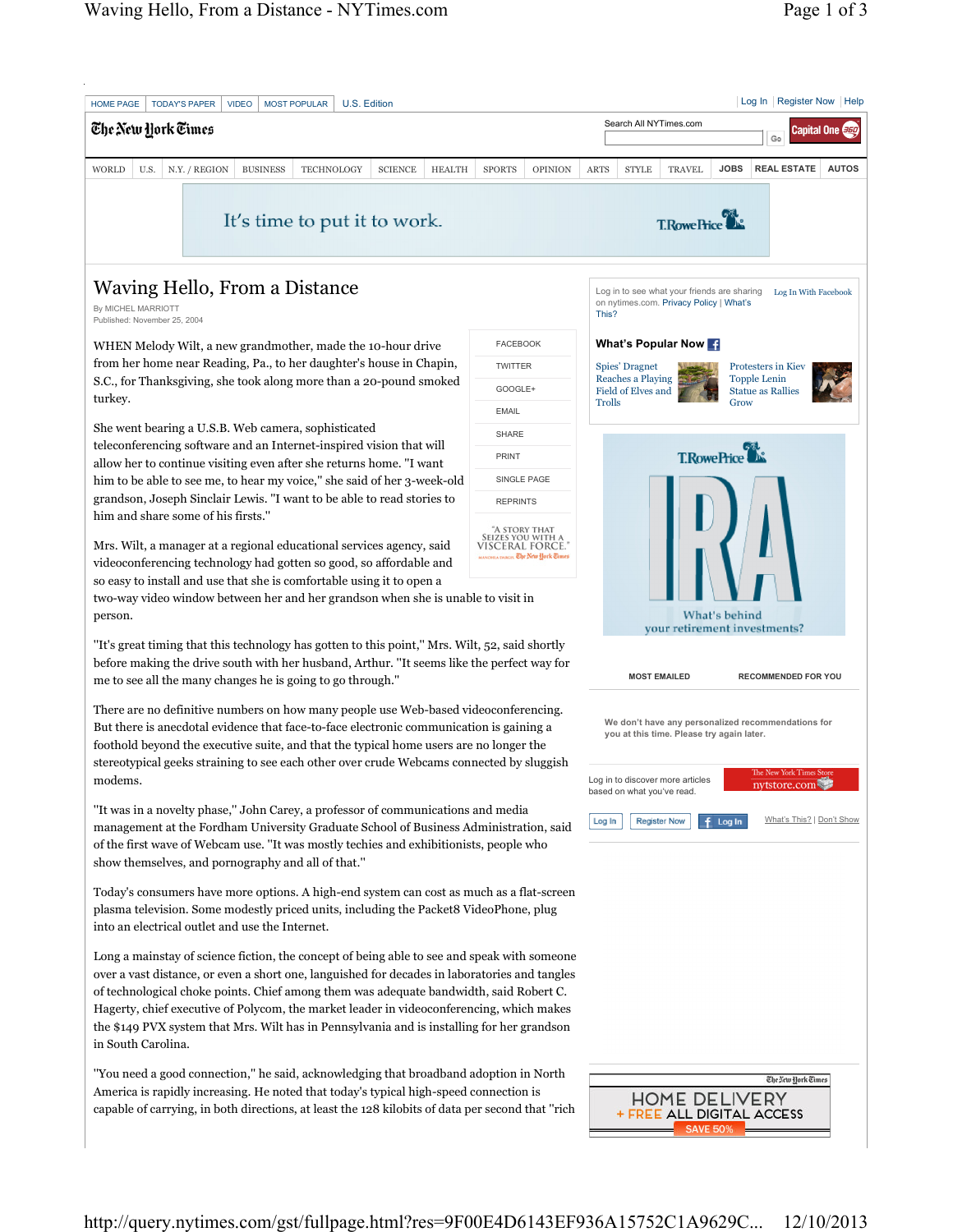media'' requires. In other words, that is the baseline for television-quality color images that sync reasonably well with equally clear audio.

Additionally, Mr. Hagerty said, significant improvements in videoconferencing software, like the new H.264 video compression standard, are helping to make the technology more efficient and accessible.

''We talk with our hands; we show our body language,'' he said. ''We lose all those things in a phone call.''

With improved videoconferencing, he added, ''we get them all back.''

Professor Carey said consumers' desire for videoconferencing had been partly stoked by the popularity of instant text messaging, which has been adding video capabilities. Even blogs, he said, are including video.

''What didn't work three years ago now works reasonably well,'' he said.

Professor Carey also noted that early tests of videophones found that many people, particularly women, were put off by the prospect of being seen by callers before they were prepared to be seen. ''A lot of people were concerned that they'd get a videophone call and they'd be in a bathrobe or their underwear.''

Those concerns have been eased by technology, he said. Most modern systems give users the option of transmitting their images.

In Eagan, Minn., a suburb of St. Paul, Greg Scott, the unofficial information technician for the Eagan Hills Alliance Church, is setting up high-speed videoconferencing to help local families electronically visit loved ones stationed in Iraq.

Mr. Scott, a member of the church and operator of an information technology company in the area, said he conducted a fairly successful test of the system a month ago using limited bandwidth. But his expectations rose recently when a local telecommunications company donated a T1 connection for the project.

''This is going to let lots of soldiers in Iraq with families here talk face-to-face,'' Mr. Scott said.

Bryan Martin, the chief executive of 8x8 in Santa Clara, Calif., the maker of the Packet8 videophones, said it was not surprising that face-voice communication had a powerful hold on people. The box in which its phones are sold is covered with almost a dozen words that mean hello in various languages. More telling, perhaps, is the invitation printed on the box to ''speak in color.''

|                                                                        |                |                                                                 |              |              | $\mathbf{1}$ | $\overline{2}$ | <b>NEXT PAGE &gt;</b> |                                               |          |    |
|------------------------------------------------------------------------|----------------|-----------------------------------------------------------------|--------------|--------------|--------------|----------------|-----------------------|-----------------------------------------------|----------|----|
| <b>FACEBOOK</b>                                                        | <b>TWITTER</b> | GOOGLE+                                                         | <b>EMAIL</b> | <b>SHARE</b> |              |                |                       |                                               |          |    |
| Œ                                                                      |                | Try unlimited access to NYTimes.com for just 99¢. SEE OPTIONS » |              |              |              |                |                       |                                               |          |    |
| Ads by Google                                                          |                |                                                                 |              |              |              |                | what's this?          |                                               |          |    |
| 2.7% FIXED Mortgage Rate<br>Low 15-Yr, 30-Yr Rates. 3.3 APR*.          |                |                                                                 |              |              |              |                |                       |                                               |          |    |
| 1 Bank. Get a Quote in 30 Seconds!<br>mortgagerates.freerateupdate.com |                |                                                                 |              |              |              |                |                       |                                               |          |    |
|                                                                        |                |                                                                 |              |              |              |                |                       |                                               |          |    |
| <b>INSIDE NYTIMES.COM</b>                                              |                |                                                                 |              |              |              |                |                       |                                               |          | ⊪∙ |
| <b>HEALTH »</b>                                                        |                | OPINION »                                                       | ARTS »       |              |              | WORLD »        |                       | OPINION »                                     | SPORTS » |    |
|                                                                        |                |                                                                 |              |              |              |                |                       | Room for<br>Debate: Life<br><b>After Cash</b> |          |    |